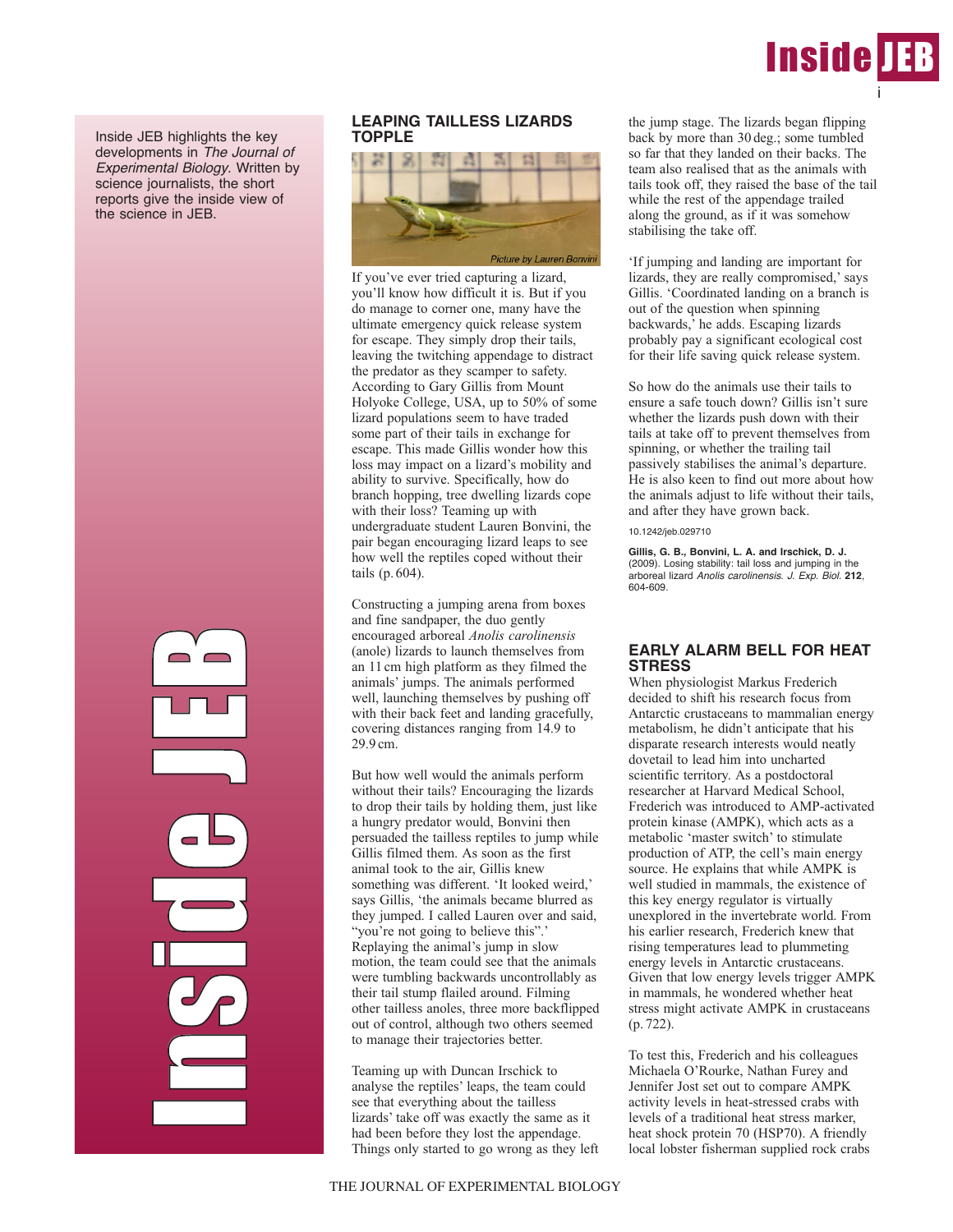

to Frederich's lab at the University of New England in Maine. The team first investigated how the crabs coped at high temperatures by settling the animals into tanks kept at a comfortable 12°C, then quickly ramped the heat up to 30°C. To identify the first behavioural warning signs of heat stress, they tested the crabs' reaction times at different temperatures by flipping the crabs upside down and timing how long it took for the creatures to right themselves. 'Above 18°C, the crabs were noticeably slower than at lower temperatures, suggesting that they were starting to struggle,' says Frederich. The team also assessed the rock crabs' critical temperature – the temperature at which the animals switch to anaerobic metabolism due to heat stress – by measuring the crabs' heart rates and lactate accumulation, and found that it was 26°C.

But would any of these behavioural and physiological findings correlate with molecular markers of heat stress? To find out, the team measured AMPK activity and AMPK and HSP70 protein levels at 2°C increments. Levels of HSP70, the traditional heat stress marker, only started to increase at  $28^{\circ}$ C – around the crabs' critical temperature. But to Frederich's delight, AMPK activity steadily increased above 18°C, revealing that the crabs were already heat stressed at this lower temperature. Importantly, the threshold indicated by rising AMPK activity corresponded to the animals' behavioural threshold – the temperature at which the crabs struggled to flip themselves over. 'Long before crabs reach the temperature at which HSP70 reveals heat stress, other processes indicate that the animals are struggling to cope. AMPK seems to be an earlier, more sensitive heat stress indicator,' says Frederich.

Just to make sure that AMPK and HSP70 produced similar responses in a more traditional prolonged heat stress test, the team also tested crabs sweltering at a continuous 26°C. Sure enough, both HSP70 and AMPK mRNA levels increased constantly over 6 h, showing that rock crabs also have slower but longer-term mechanisms to survive soaring temperatures.

Frederich anticipates potential applications of his team's findings in models to assess how animals will cope with global

warming. 'AMPK activity could allow us to assess more accurately whether animals are heat stressed,' he concludes.

10.1242/jeb.029728

**Frederich, M., O'Rourke, M. R., Furey, N. B. and Jost, J. A.** (2009). AMP-activated protein kinase (AMPK) in the rock crab, Cancer irroratus: an early indicator of temperature stress. J. Exp. Biol. **212**, 722- 730.

**Yfke Hager**

### **BATS TRACK DIVING MANTISES WITH PARALLEL NAVIGATION**



Manoeuvring through the air that is firing off ultrasound to track your every move seems daunting, but the praying mantis has evolved an impressive acrobatic trick to evade their big brown bat predators. Employing its single ear, tuned to the bat's frequency, the mantis performs a sudden rapid dive in mid-flight when the ultrasound hits its body. Scientists have studied this defence technique for some time but they knew nothing about the counter-attacks that big brown bats might launch to catch up with the escape artists. To find out more about the bat's response to the insect's evasive action, Kaushik Ghose, then a graduate student at the University of Maryland, and his colleagues Cynthia Moss and Kari Bohn teamed up with insect escape experts Jeffrey Triblehorn and David Yager to film and record big brown bats pursuing diving praying mantises (p.693).

Capturing the aerial dogfight in a laboratory flight room equipped with high-speed infrared video cameras and ultrasonic microphones, Ghose recalls that 'it was tricky to get both animals into the air at the same time'. However, once a chase was established, the big brown bats emitted a characteristic ultrasound pattern that the researchers used to identify pursuit

sequences and analyse the animals' movements.

In previous experiments with deafened mantises that could not dive, Ghose had discovered that big brown bats use a 'parallel navigation' strategy where lines drawn between the bat's and insect's positions are always parallel, regardless of the animals' individual trajectories. Ghose explains that this strategy allows the bat to constantly adjust its own movements to those of the mantis. He adds that this is the same strategy used by guided missiles and allows the bat to minimise the time it needs to catch up with unpredictably moving targets. 'We still don't know how the bat does it, but we think it locks its sonar beam to the target and then keeps its head steady in relation to the mantis,' Ghose explains.

So what happened when the mantises dived suddenly? The team found that a quarter of the bats did not manage to follow the insect into the dive and changed their ultrasound emissions to a pattern suggesting they were no longer interested in the mantis. They had given up completely.

However, in the remaining cases the bats dived too, closely tracking the mantis, although none of them managed to successfully catch their prey. When plotting lines between the animals as they both plummeted, the researchers found that the lines drawn between the two animals also remained parallel during the dive, suggesting that the diving bats use the same parallel navigation strategy that they appear to use during dive-free pursuits.

Despite the lab bats' lack of success, Ghose suspects that bats in the wild would eventually be able to catch the mantis. He attributes the lab bats' failure to intercept the diving insects to the constraints of the experiment: 'the flight room is not very high and the mantis often ended up on the ground so the bat pulled up to avoid smashing itself on the floor,' he explains. But out in the open, with more height, a bat that managed to follow the mantis into the dive may well have better luck.

10.1242/jeb.029694

**Ghose, K., Triblehorn, J. D., Bohn, K., Yager, D. D. and Moss, C. F.** (2009). Behavioral responses of big brown bats to dives by praying mantises. J. Exp. Biol. **212**, 693-703.

#### **Nora Schultz**